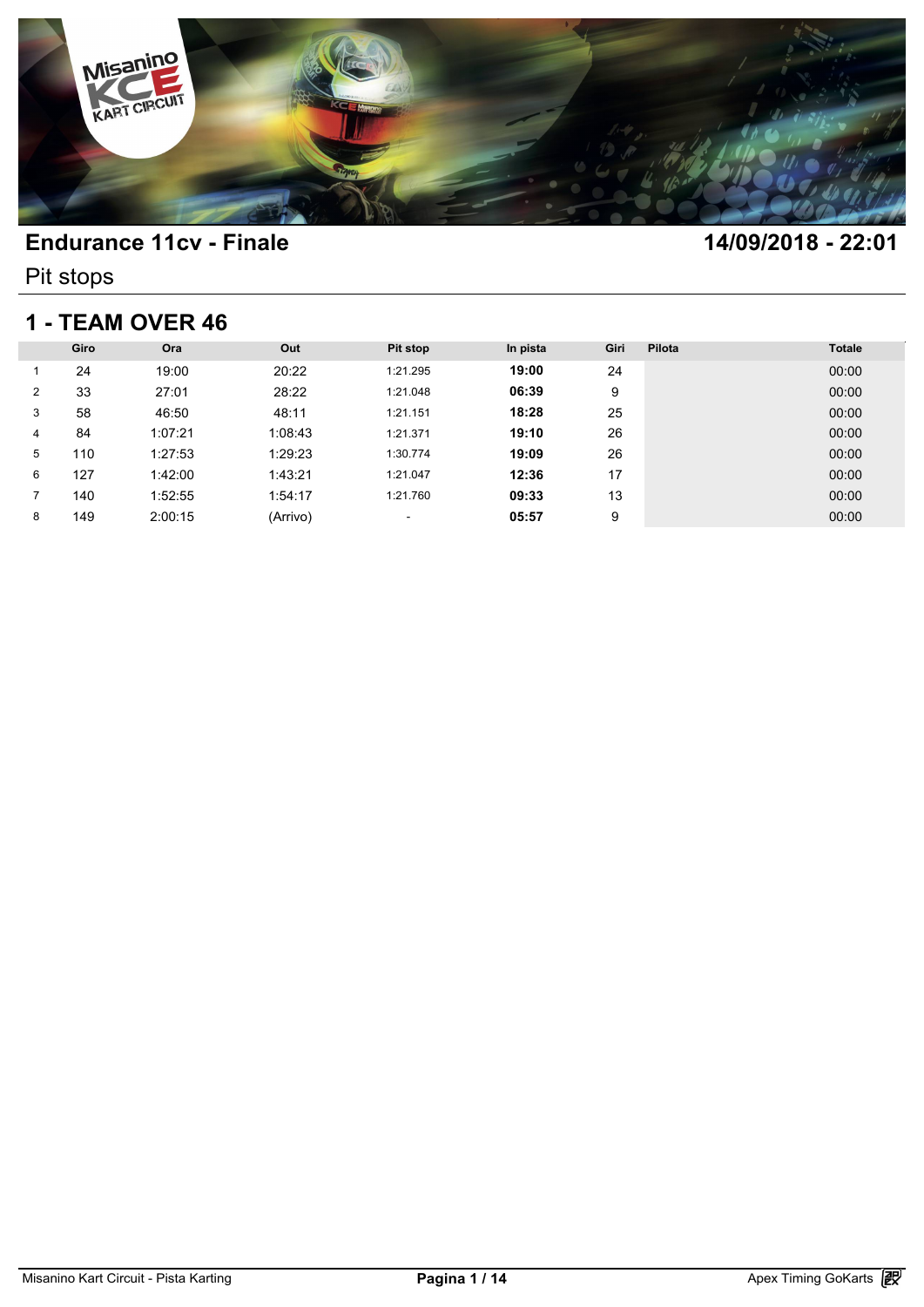

Pit stops

# **2 - DRGM**

| 2 - DRGM       |      |         |          |          |          |      |        |               |  |
|----------------|------|---------|----------|----------|----------|------|--------|---------------|--|
|                | Giro | Ora     | Out      | Pit stop | In pista | Giri | Pilota | <b>Totale</b> |  |
|                | 25   | 19:49   | 21:11    | 1:21.730 | 19:49    | 25   |        | 00:00         |  |
| $\overline{2}$ | 52   | 41:06   | 42:27    | 1:21.074 | 19:55    | 27   |        | 00:00         |  |
| 3              | 78   | 1:01:37 | 1:03:01  | 1:23.579 | 19:09    | 26   |        | 00:00         |  |
| 4              | 80   | 1:04:27 | 1:05:48  | 1:21.331 | 01:26    | 2    |        | 00:00         |  |
| 5              | 88   | 1:11:45 | 1:13:06  | 1:21.284 | 05:56    | 8    |        | 00:00         |  |
| 6              | 109  | 1:28:48 | 1:30:09  | 1:21.131 | 15:41    | 21   |        | 00:00         |  |
|                | 136  | 1:50:01 | 1:51:22  | 1:21.067 | 19:52    | 27   |        | 00:00         |  |
| 8              | 149  | 2:00:16 | (Arrivo) | ٠        | 08:54    | 13   |        | 00:00         |  |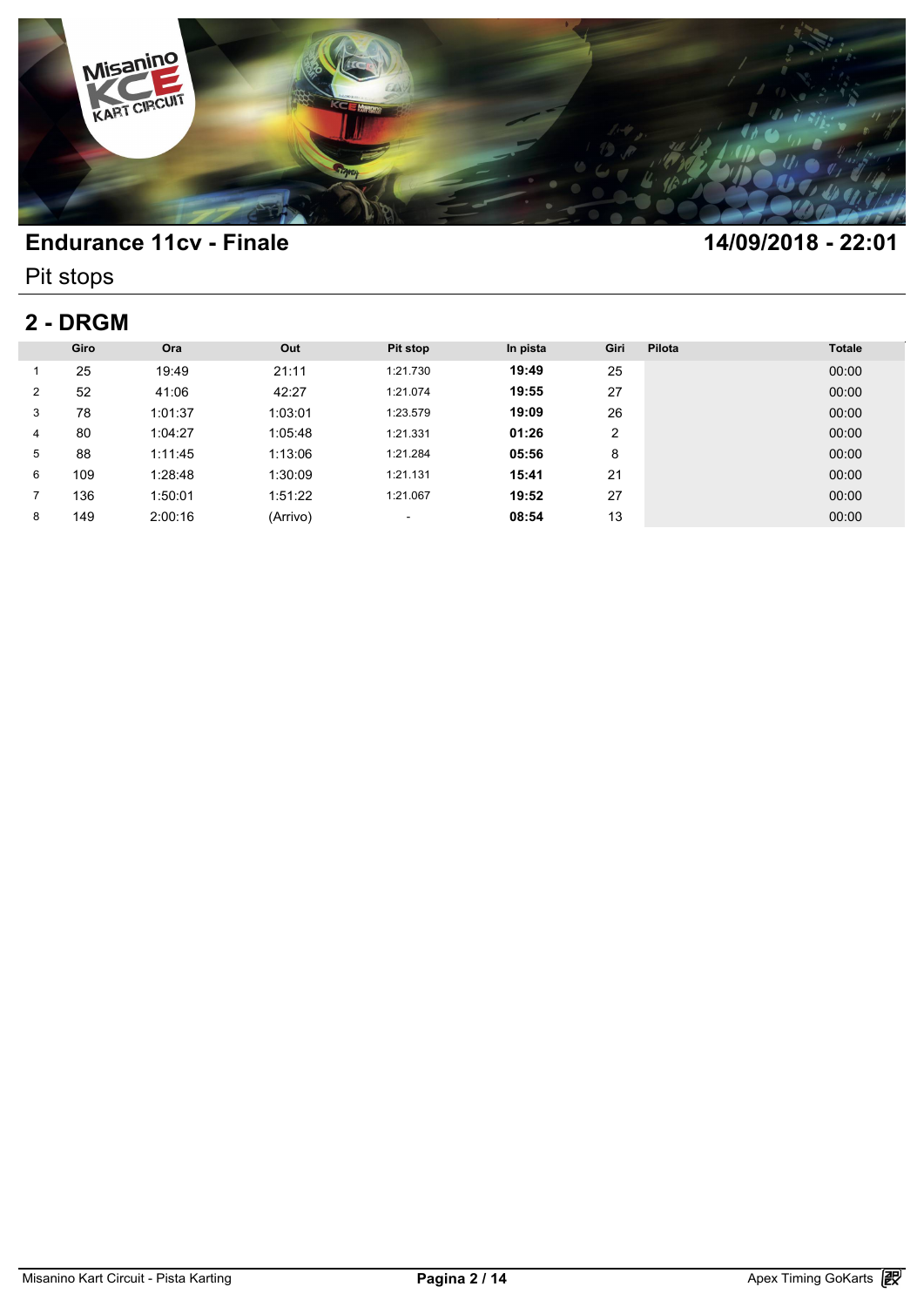

Pit stops

### **5 - TEAM ERRANI**

| <b>5 - TEAM ERRANI</b> |      |         |          |          |          |      |        |               |  |  |
|------------------------|------|---------|----------|----------|----------|------|--------|---------------|--|--|
|                        | Giro | Ora     | Out      | Pit stop | In pista | Giri | Pilota | <b>Totale</b> |  |  |
|                        | 24   | 19:05   | 20:26    | 1:21.409 | 19:05    | 24   |        | 00:00         |  |  |
| $\overline{2}$         | 51   | 40:27   | 41:48    | 1:21.032 | 20:00    | 27   |        | 00:00         |  |  |
| 3                      | 76   | 1:00:17 | 1:01:38  | 1:20.728 | 18:29    | 25   |        | 00:00         |  |  |
| 4                      | 86   | 1:09:04 | 1:10:26  | 1:21.291 | 07:26    | 10   |        | 00:00         |  |  |
| 5                      | 110  | 1:28:09 | 1:29:29  | 1:20.436 | 17:43    | 24   |        | 00:00         |  |  |
| 6                      | 134  | 1:47:14 | 1:48:35  | 1:21.354 | 17:44    | 24   |        | 00:00         |  |  |
|                        | 144  | 1:55:57 | 1:57:19  | 1:22.364 | 07:21    | 10   |        | 00:00         |  |  |
| 8                      | 149  | 2:00:21 | (Arrivo) | ٠        | 03:01    | 5    |        | 00:00         |  |  |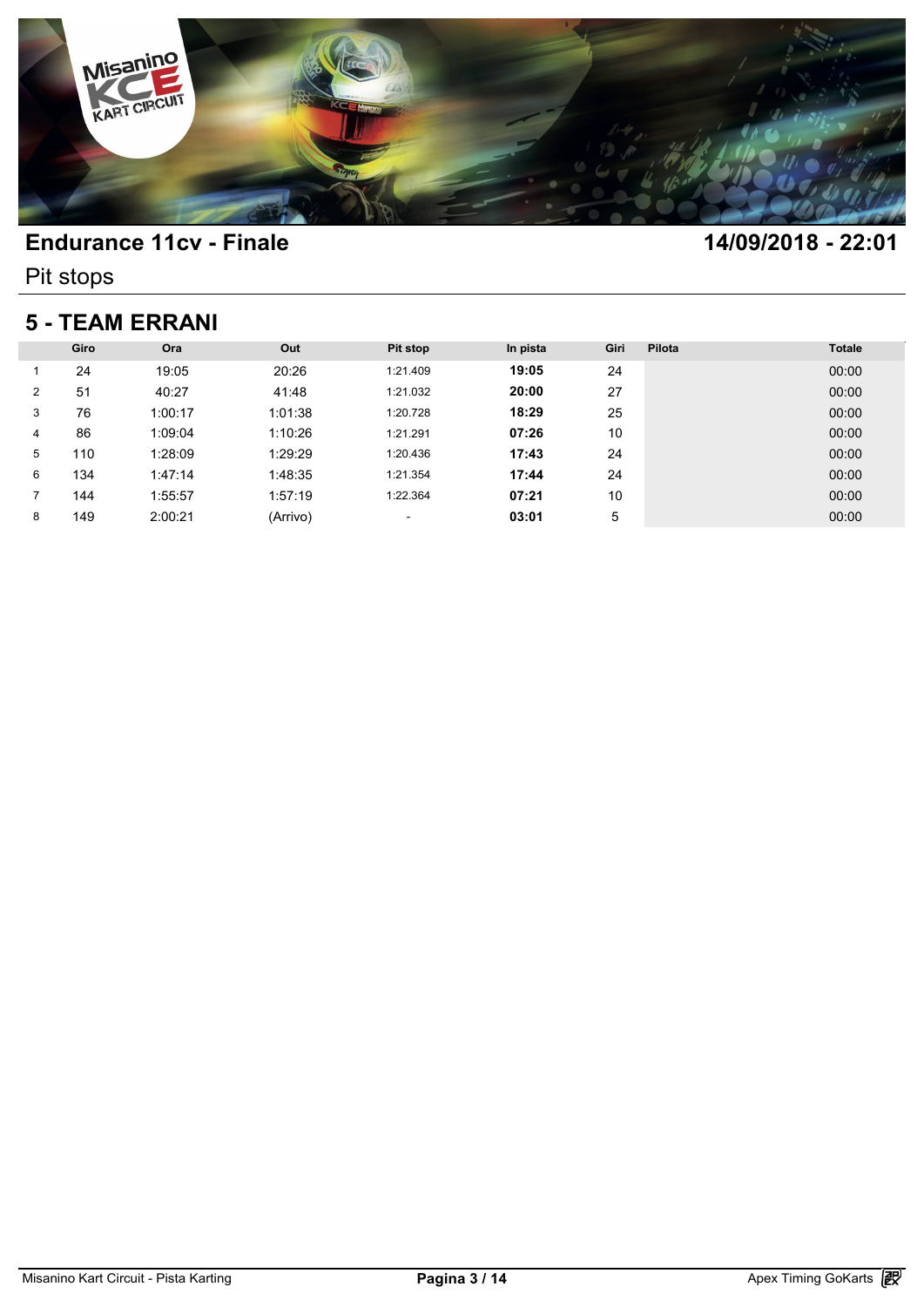

Pit stops

# **3 - PAGANEDO RT**

| <b>3 - PAGANEDO RT</b> |      |         |          |          |          |      |        |               |  |  |
|------------------------|------|---------|----------|----------|----------|------|--------|---------------|--|--|
|                        | Giro | Ora     | Out      | Pit stop | In pista | Giri | Pilota | <b>Totale</b> |  |  |
|                        | 22   | 17:54   | 19:15    | 1:21.046 | 17:54    | 22   |        | 00:00         |  |  |
| 2                      | 46   | 37:18   | 38:39    | 1:21.302 | 18:02    | 24   |        | 00:00         |  |  |
| 3                      | 71   | 57:19   | 58:40    | 1:20.524 | 18:40    | 25   |        | 00:00         |  |  |
| 4                      | 95   | 1:16:33 | 1:17:54  | 1:20.826 | 17:53    | 24   |        | 00:00         |  |  |
| 5                      | 110  | 1:29:06 | 1:30:26  | 1:20.905 | 11:11    | 15   |        | 00:00         |  |  |
| 6                      | 125  | 1:41:40 | 1:43:01  | 1:21.012 | 11:13    | 15   |        | 00:00         |  |  |
|                        | 137  | 1:51:52 | 1:53:14  | 1:21.329 | 08:51    | 12   |        | 00:00         |  |  |
| 8                      | 148  | 2:01:01 | (Arrivo) | ٠        | 07:47    | 11   |        | 00:00         |  |  |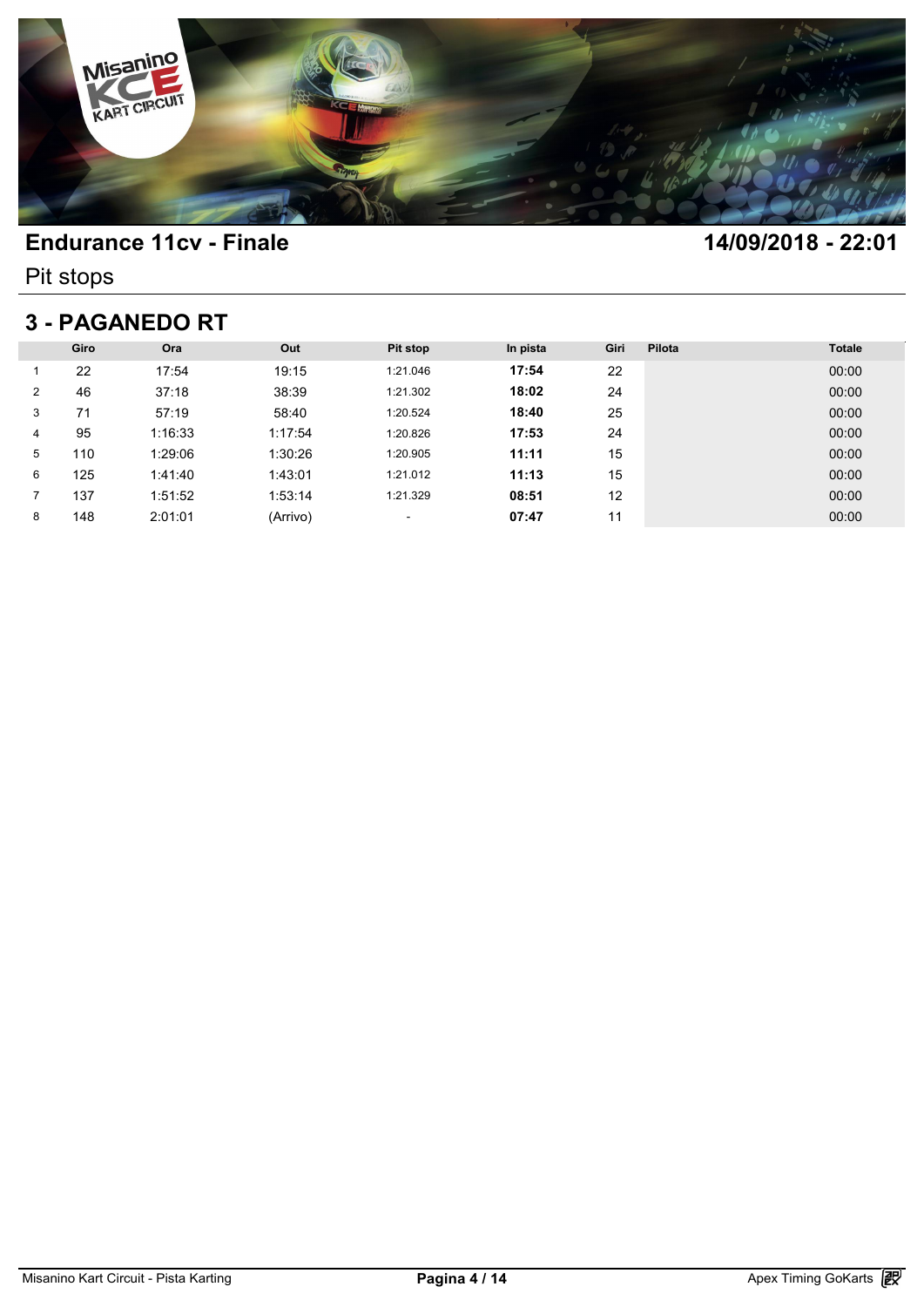

Pit stops

# **10 - BMG RT**

| <b>10 - BMG RT</b> |      |         |          |                          |          |      |        |               |  |  |
|--------------------|------|---------|----------|--------------------------|----------|------|--------|---------------|--|--|
|                    | Giro | Ora     | Out      | Pit stop                 | In pista | Giri | Pilota | <b>Totale</b> |  |  |
|                    | 17   | 14:01   | 15:26    | 1:24.362                 | 14:01    | 17   |        | 00:00         |  |  |
| 2                  | 36   | 29:51   | 31:13    | 1:21.638                 | 14:25    | 19   |        | 00:00         |  |  |
| 3                  | 55   | 45:33   | 46:56    | 1:22.680                 | 14:20    | 19   |        | 00:00         |  |  |
| 4                  | 74   | 1:01:10 | 1:02:31  | 1:21.755                 | 14:13    | 19   |        | 00:00         |  |  |
| 5                  | 96   | 1:18:50 | 1:20:12  | 1:22.138                 | 16:18    | 22   |        | 00:00         |  |  |
| 6                  | 111  | 1:31:26 | 1:32:52  | 1:25.998                 | 11:14    | 15   |        | 00:00         |  |  |
| 7                  | 125  | 1:43:25 | 1:44:45  | 1:20.660                 | 10:32    | 14   |        | 00:00         |  |  |
| 8                  | 147  | 2:00:28 | (Arrivo) | $\overline{\phantom{a}}$ | 15:43    | 22   |        | 00:00         |  |  |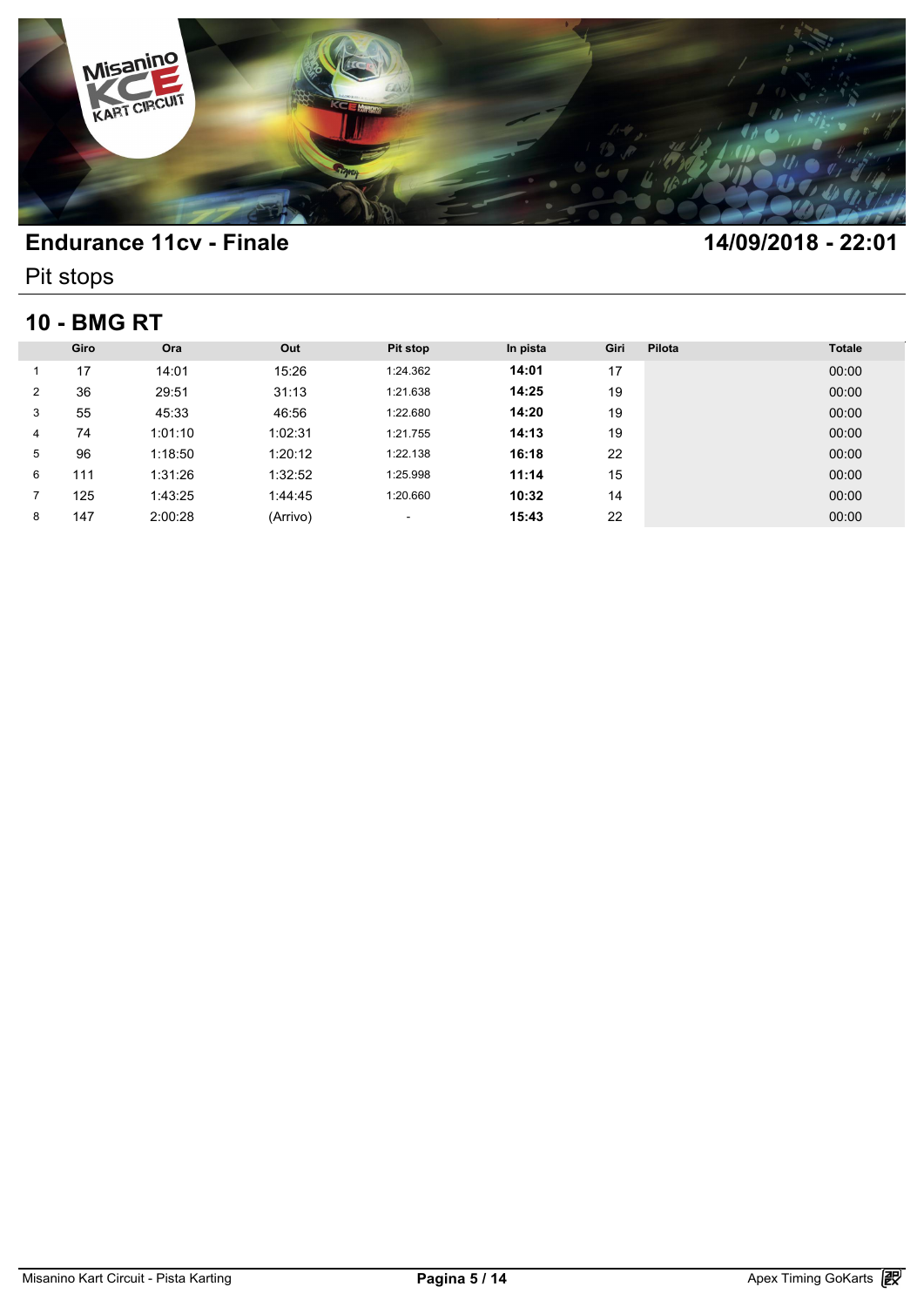

Pit stops

## **7 - BANANA PUNK**

| 7 - BANANA PUNK |      |         |          |          |          |      |        |               |  |  |
|-----------------|------|---------|----------|----------|----------|------|--------|---------------|--|--|
|                 | Giro | Ora     | Out      | Pit stop | In pista | Giri | Pilota | <b>Totale</b> |  |  |
|                 | 24   | 19:17   | 20:40    | 1:23.166 | 19:17    | 24   |        | 00:00         |  |  |
| 2               | 50   | 40:35   | 41:56    | 1:21.085 | 19:54    | 26   |        | 00:00         |  |  |
| 3               | 75   | 1:00:38 | 1:02:00  | 1:21.737 | 18:41    | 25   |        | 00:00         |  |  |
| 4               | 101  | 1:21:31 | 1:22:53  | 1:22.215 | 19:30    | 26   |        | 00:00         |  |  |
| 5               | 110  | 1:29:40 | 1:31:00  | 1:20.848 | 06:46    | 9    |        | 00:00         |  |  |
| 6               | 122  | 1:40:08 | 1:41:29  | 1:21.177 | 09:07    | 12   |        | 00:00         |  |  |
|                 | 136  | 1:51:53 | 1:53:14  | 1:21.225 | 10:23    | 14   |        | 00:00         |  |  |
| 8               | 147  | 2:00:53 | (Arrivo) | ٠        | 07:38    | 11   |        | 00:00         |  |  |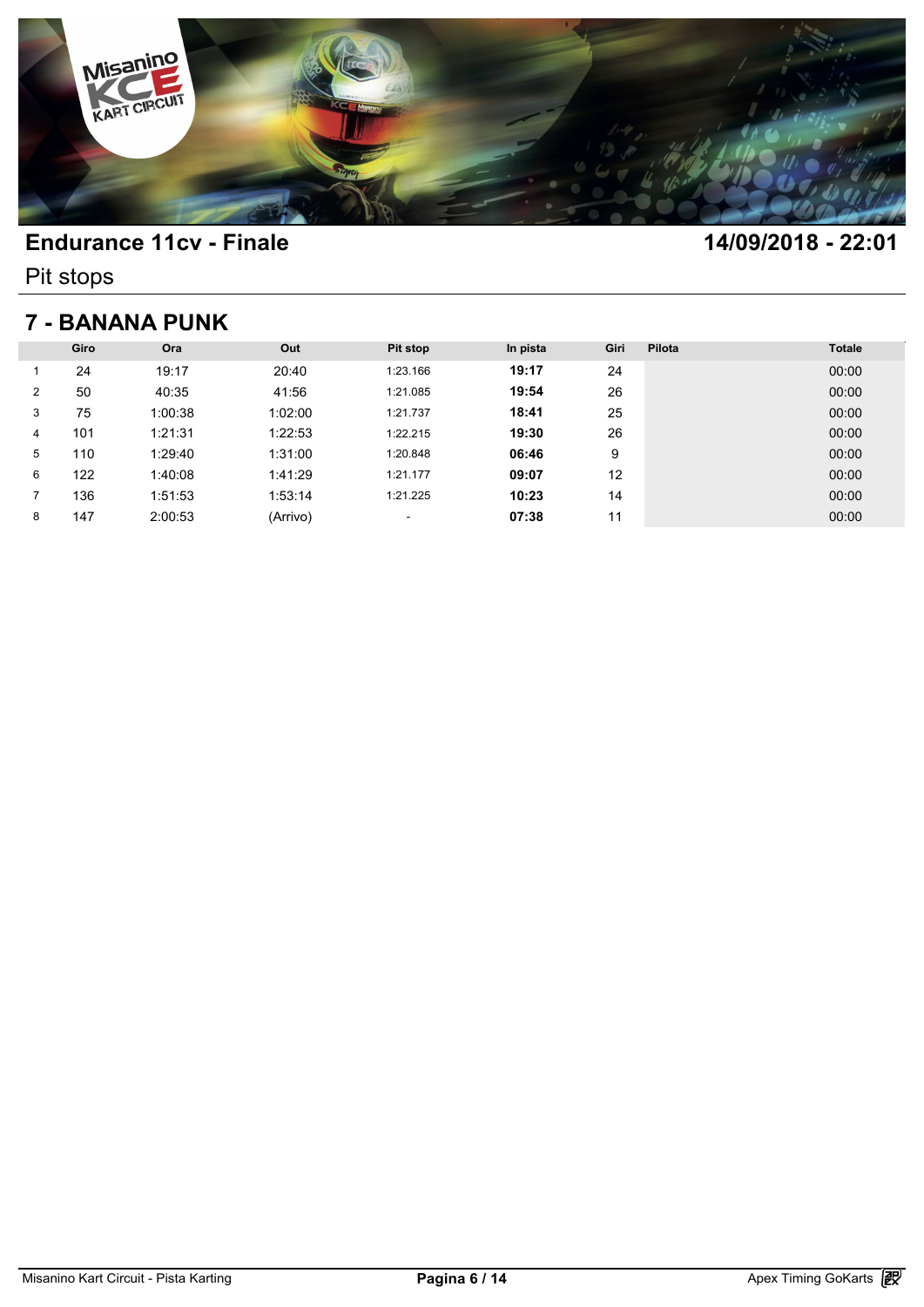

Pit stops

### **6 - GS FIRE TEAM**

| <b>6 - GS FIRE TEAM</b> |      |         |          |          |          |      |        |               |  |  |
|-------------------------|------|---------|----------|----------|----------|------|--------|---------------|--|--|
|                         | Giro | Ora     | Out      | Pit stop | In pista | Giri | Pilota | <b>Totale</b> |  |  |
|                         | 16   | 14:02   | 15:25    | 1:23.200 | 14:02    | 16   |        | 00:00         |  |  |
| 2                       | 40   | 33:32   | 34:53    | 1:21.498 | 18:06    | 24   |        | 00:00         |  |  |
| 3                       | 63   | 52:46   | 54:08    | 1:21.757 | 17:52    | 23   |        | 00:00         |  |  |
| 4                       | 87   | 1:12:10 | 1:13:35  | 1:25.528 | 18:01    | 24   |        | 00:00         |  |  |
| 5                       | 104  | 1:26:23 | 1:27:44  | 1:20.642 | 12:47    | 17   |        | 00:00         |  |  |
| 6                       | 118  | 1:38:23 | 1:39:44  | 1:20.814 | 10:39    | 14   |        | 00:00         |  |  |
|                         | 137  | 1:53:59 | 1:55:21  | 1:21.680 | 14:14    | 19   |        | 00:00         |  |  |
| 8                       | 145  | 2:00:41 | (Arrivo) | ٠        | 05:20    | 8    |        | 00:00         |  |  |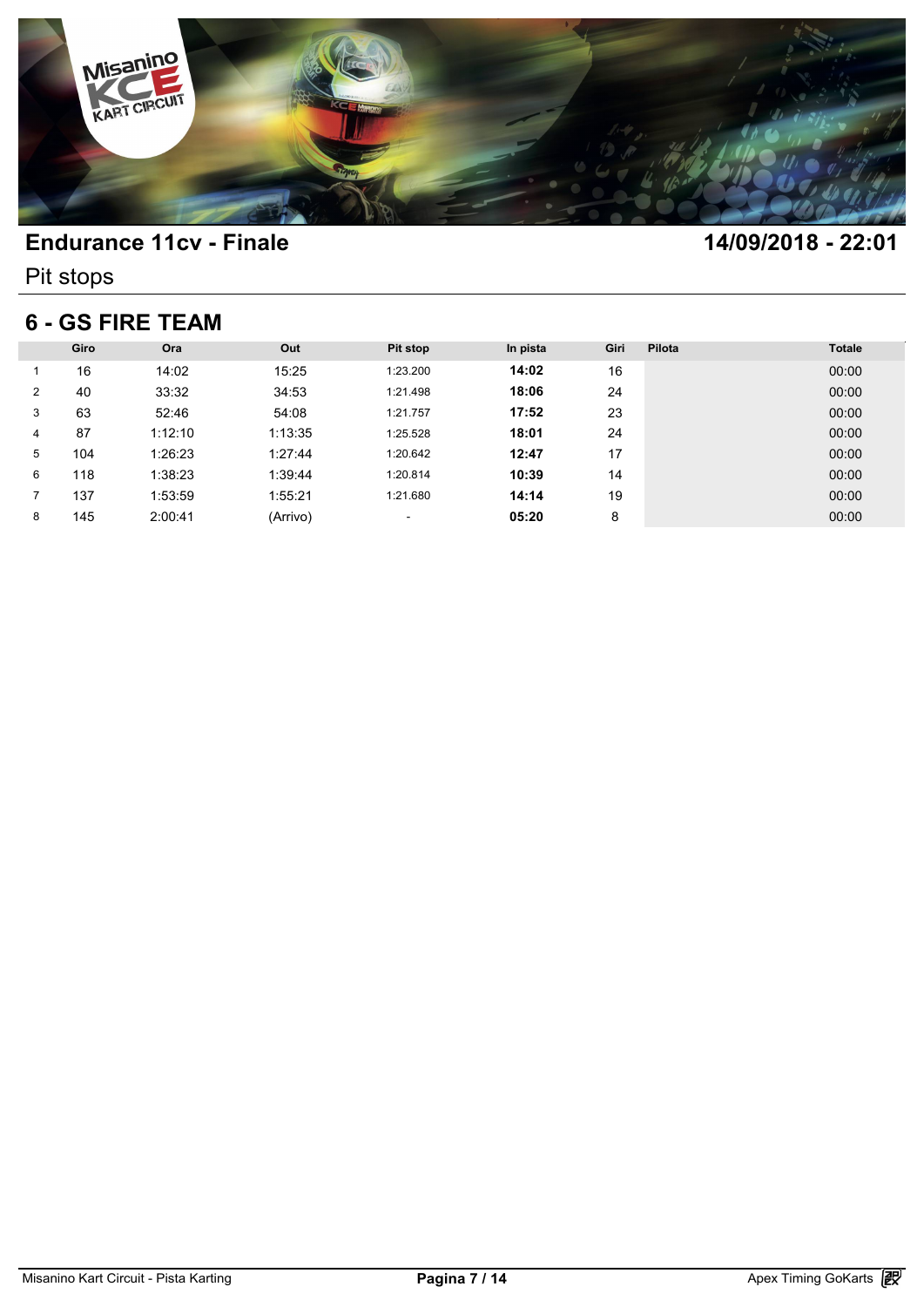

Pit stops

### **12 - MARTINI ENDURANCE**

| <b>12 - MARTINI ENDURANCE</b> |      |         |          |                          |          |      |        |               |  |  |
|-------------------------------|------|---------|----------|--------------------------|----------|------|--------|---------------|--|--|
|                               | Giro | Ora     | Out      | Pit stop                 | In pista | Giri | Pilota | <b>Totale</b> |  |  |
|                               | 17   | 14:24   | 15:49    | 1:24.351                 | 14:24    | 17   |        | 00:00         |  |  |
| 2                             | 37   | 31:06   | 32:38    | 1:31.935                 | 15:17    | 20   |        | 00:00         |  |  |
| 3                             | 57   | 48:00   | 49:21    | 1:21.457                 | 15:21    | 20   |        | 00:00         |  |  |
| 4                             | 76   | 1:03:34 | 1:04:54  | 1:20.284                 | 14:12    | 19   |        | 00:00         |  |  |
| 5                             | 98   | 1:21:36 | 1:22:59  | 1:22.592                 | 16:42    | 22   |        | 00:00         |  |  |
| 6                             | 99   | 1:23:41 | 1:25:03  | 1:22.591                 | 00:42    |      |        | 00:00         |  |  |
|                               | 117  | 1:39:00 | 1:40:22  | 1:21.849                 | 13:56    | 18   |        | 00:00         |  |  |
| 8                             | 145  | 2:00:37 | (Arrivo) | $\overline{\phantom{a}}$ | 20:15    | 28   |        | 00:00         |  |  |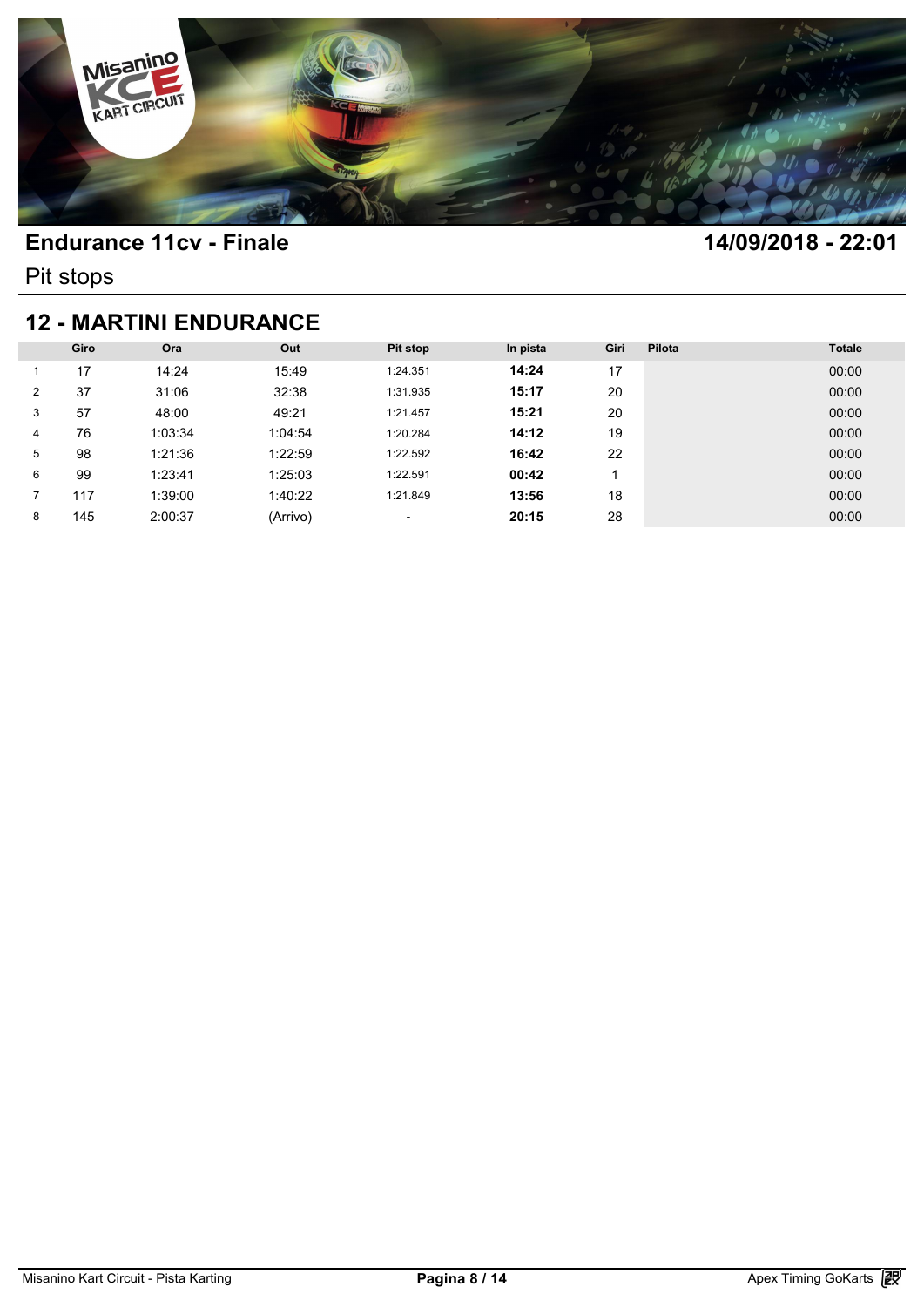

Pit stops

## **18 - ICE ONE RACING**

| <b>18 - ICE ONE RACING</b> |      |         |          |                          |          |      |        |               |  |  |
|----------------------------|------|---------|----------|--------------------------|----------|------|--------|---------------|--|--|
|                            | Giro | Ora     | Out      | <b>Pit stop</b>          | In pista | Giri | Pilota | <b>Totale</b> |  |  |
|                            | 17   | 14:25   | 15:48    | 1:22.935                 | 14:25    | 17   |        | 00:00         |  |  |
| 2                          | 35   | 29:39   | 31:03    | 1:23.542                 | 13:51    | 18   |        | 00:00         |  |  |
| 3                          | 53   | 44:45   | 46:05    | 1:19.998                 | 13:42    | 18   |        | 00:00         |  |  |
| 4                          | 68   | 57:41   | 59:01    | 1:20.257                 | 11:35    | 15   |        | 00:00         |  |  |
| 5                          | 88   | 1:14:24 | 1:15:48  | 1:23.946                 | 15:23    | 20   |        | 00:00         |  |  |
| 6                          | 106  | 1:29:33 | 1:30:54  | 1:20.838                 | 13:45    | 18   |        | 00:00         |  |  |
|                            | 128  | 1:47:44 | 1:49:05  | 1:20.789                 | 16:49    | 22   |        | 00:00         |  |  |
| 8                          | 144  | 2:00:33 | (Arrivo) | $\overline{\phantom{a}}$ | 11:27    | 16   |        | 00:00         |  |  |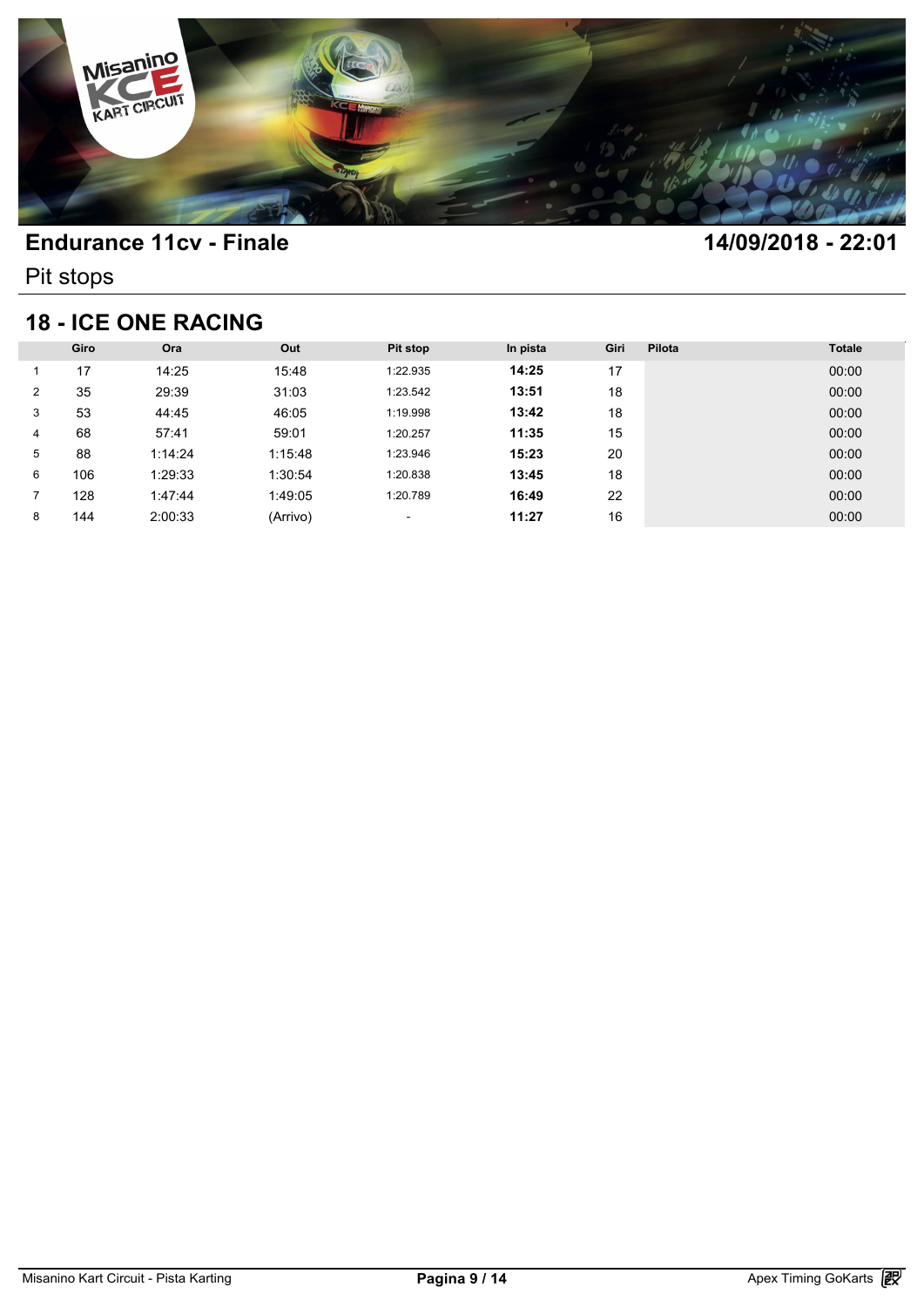

Pit stops

# **21 - MX FOGNANO**

| <b>21 - MX FOGNANO</b> |      |         |          |                          |          |      |        |               |  |  |
|------------------------|------|---------|----------|--------------------------|----------|------|--------|---------------|--|--|
|                        | Giro | Ora     | Out      | <b>Pit stop</b>          | In pista | Giri | Pilota | <b>Totale</b> |  |  |
|                        | 19   | 16:11   | 17:40    | 1:28.325                 | 16:11    | 19   |        | 00:00         |  |  |
| 2                      | 39   | 32:56   | 34:30    | 1:33.775                 | 15:16    | 20   |        | 00:00         |  |  |
| 3                      | 59   | 49:52   | 51:18    | 1:26.021                 | 15:22    | 20   |        | 00:00         |  |  |
| 4                      | 79   | 1:06:46 | 1:08:09  | 1:22.818                 | 15:28    | 20   |        | 00:00         |  |  |
| 5                      | 103  | 1:26:13 | 1:27:37  | 1:23.124                 | 18:04    | 24   |        | 00:00         |  |  |
| 6                      | 115  | 1:36:41 | 1:38:05  | 1:23.857                 | 09:04    | 12   |        | 00:00         |  |  |
| 7                      | 126  | 1:46:33 | 1:47:56  | 1:23.188                 | 08:27    | 11   |        | 00:00         |  |  |
| 8                      | 144  | 2:01:01 | (Arrivo) | $\overline{\phantom{a}}$ | 13:05    | 18   |        | 00:00         |  |  |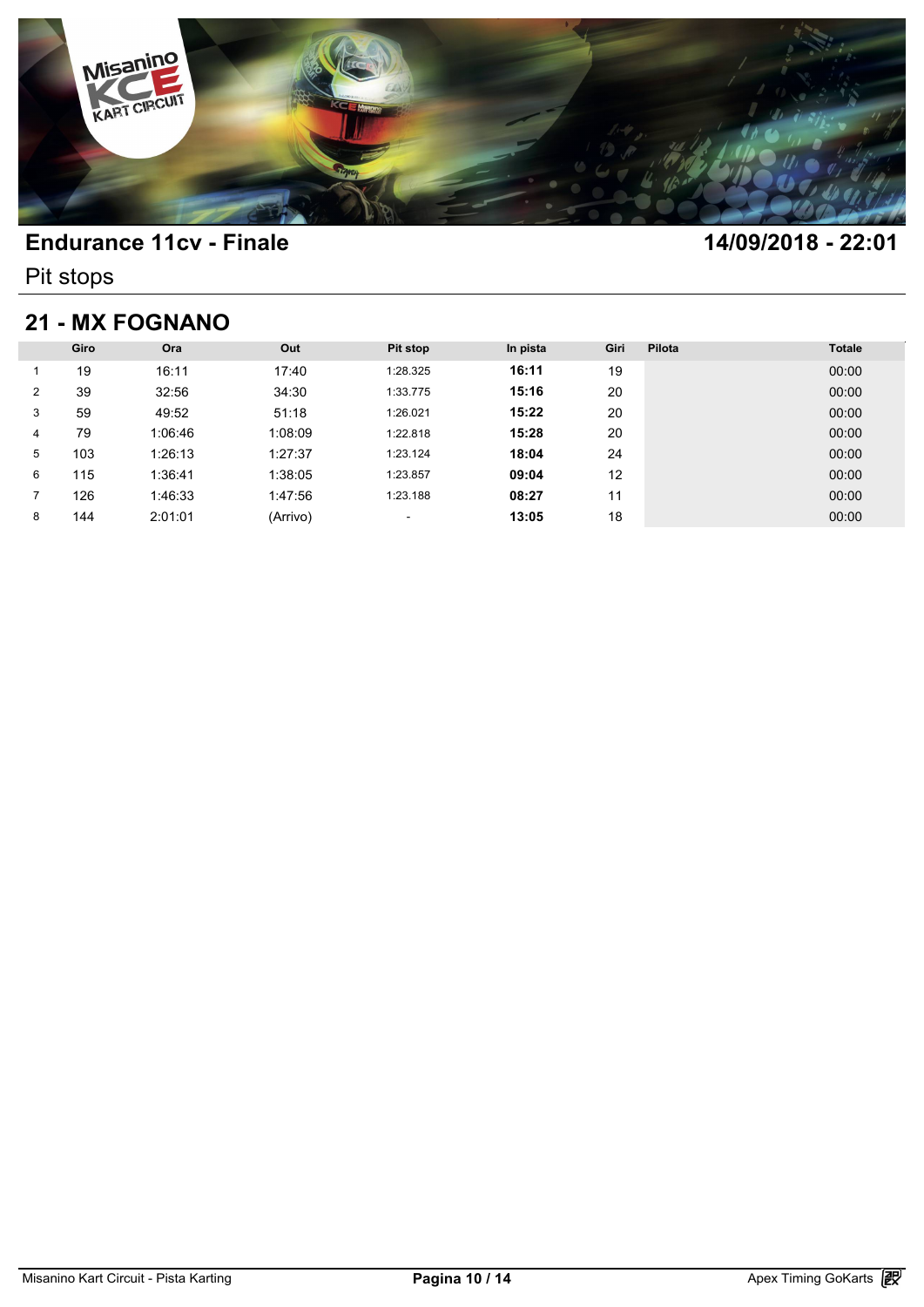

Pit stops

### **14 - ALEX GIOV**

| 14 - ALEX GIOV |      |         |          |                          |          |      |        |               |  |
|----------------|------|---------|----------|--------------------------|----------|------|--------|---------------|--|
|                | Giro | Ora     | Out      | <b>Pit stop</b>          | In pista | Giri | Pilota | <b>Totale</b> |  |
|                | 15   | 12:52   | 14:26    | 1:34.001                 | 12:52    | 15   |        | 00:00         |  |
| 2              | 36   | 30:49   | 32:12    | 1:22.882                 | 16:22    | 21   |        | 00:00         |  |
| 3              | 53   | 45:36   | 47:00    | 1:23.702                 | 13:23    | 17   |        | 00:00         |  |
| 4              | 71   | 1:00:33 | 1:01:56  | 1:23.046                 | 13:33    | 18   |        | 00:00         |  |
| 5              | 91   | 1:17:27 | 1:18:50  | 1:23.090                 | 15:31    | 20   |        | 00:00         |  |
| 6              | 109  | 1:32:46 | 1:34:09  | 1:22.861                 | 13:55    | 18   |        | 00:00         |  |
| 7              | 124  | 1:45:25 | 1:46:47  | 1:21.886                 | 11:16    | 15   |        | 00:00         |  |
| 8              | 143  | 2:00:52 | (Arrivo) | $\overline{\phantom{a}}$ | 14:04    | 19   |        | 00:00         |  |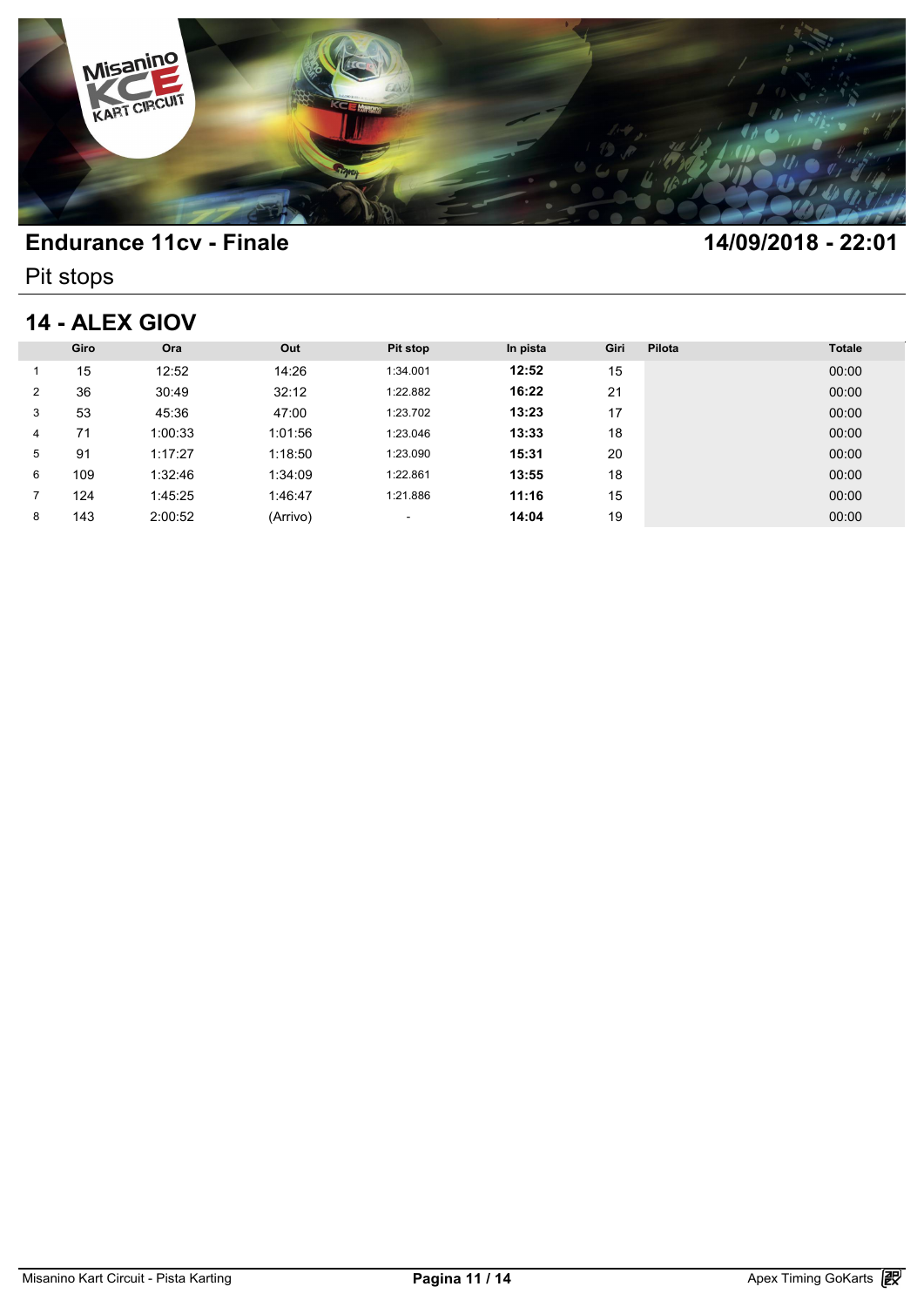

Pit stops

### **22 - ALEX-PIER**

| 22 - ALEX-PIER |      |         |          |                          |          |      |        |               |  |  |
|----------------|------|---------|----------|--------------------------|----------|------|--------|---------------|--|--|
|                | Giro | Ora     | Out      | Pit stop                 | In pista | Giri | Pilota | <b>Totale</b> |  |  |
|                | 17   | 14:43   | 16:18    | 1:35.814                 | 14:43    | 17   |        | 00:00         |  |  |
| 2              | 35   | 30:03   | 31:14    | 1:10.863                 | 13:44    | 18   |        | 00:00         |  |  |
| 3              | 54   | 46:01   | 47:25    | 1:23.814                 | 14:47    | 19   |        | 00:00         |  |  |
| 4              | 73   | 1:01:58 | 1:03:21  | 1:22.111                 | 14:33    | 19   |        | 00:00         |  |  |
| 5              | 93   | 1:19:00 | 1:20:20  | 1:20.257                 | 15:39    | 20   |        | 00:00         |  |  |
| 6              | 118  | 1:39:27 | 1:40:49  | 1:21.327                 | 19:07    | 25   |        | 00:00         |  |  |
| 7              | 130  | 1:50:05 | 1:51:28  | 1:23.221                 | 09:16    | 12   |        | 00:00         |  |  |
| 8              | 143  | 2:00:36 | (Arrivo) | $\overline{\phantom{a}}$ | 09:08    | 13   |        | 00:00         |  |  |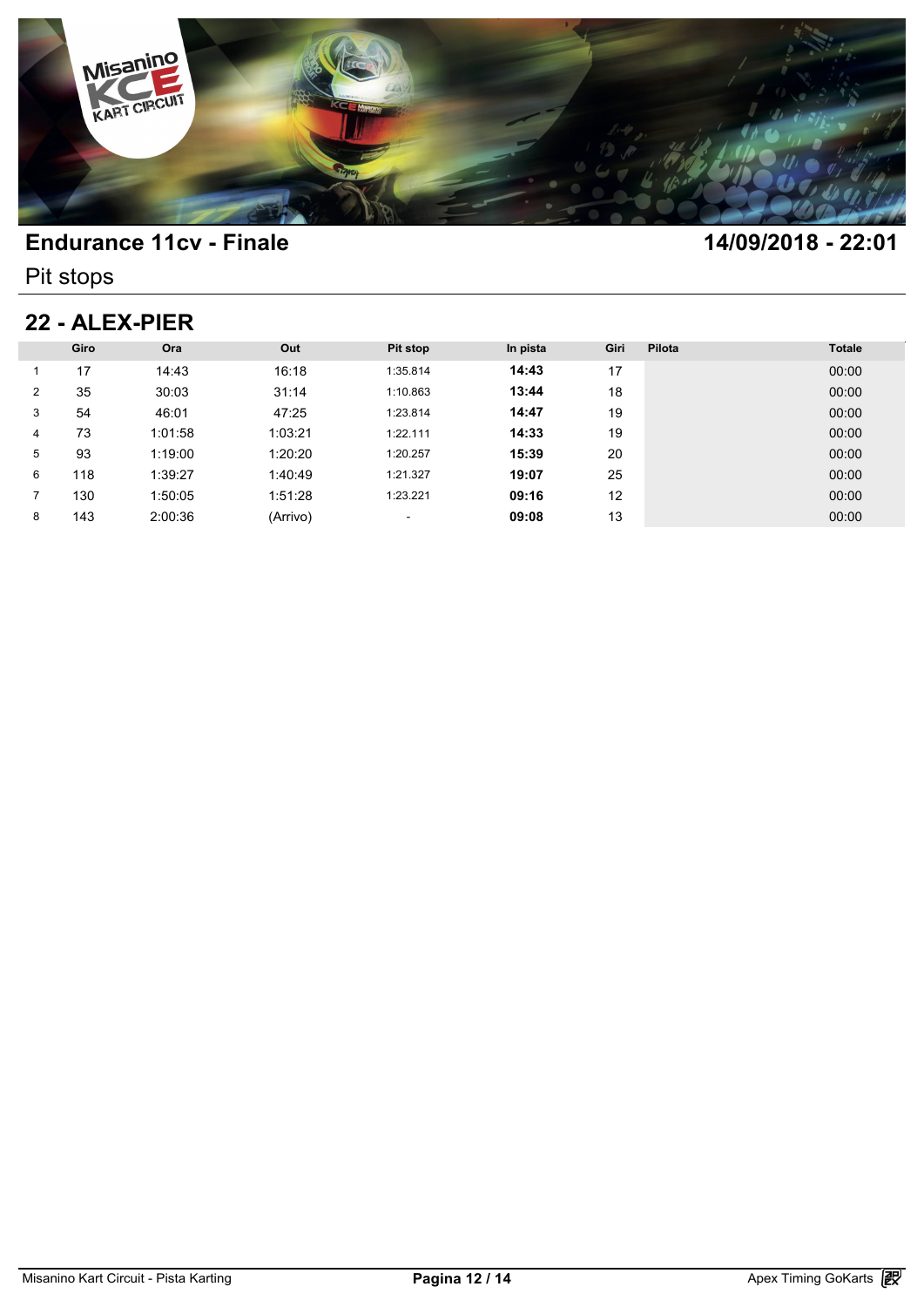

Pit stops

## **17 - I TOBLERONI**

|                | <b>17 - I TOBLERONI</b> |         |          |          |          |      |        |               |  |  |  |  |
|----------------|-------------------------|---------|----------|----------|----------|------|--------|---------------|--|--|--|--|
|                | Giro                    | Ora     | Out      | Pit stop | In pista | Giri | Pilota | <b>Totale</b> |  |  |  |  |
|                | 18                      | 15:37   | 17:00    | 1:23.088 | 15:37    | 18   |        | 00:00         |  |  |  |  |
| $\overline{2}$ | 35                      | 30:34   | 31:56    | 1:21.943 | 13:33    | 17   |        | 00:00         |  |  |  |  |
| 3              | 57                      | 48:48   | 50:11    | 1:22.526 | 16:52    | 22   |        | 00:00         |  |  |  |  |
| 4              | 80                      | 1:07:48 | 1:09:11  | 1:22.620 | 17:37    | 23   |        | 00:00         |  |  |  |  |
| 5              | 93                      | 1:19:27 | 1:20:49  | 1:21.169 | 10:16    | 13   |        | 00:00         |  |  |  |  |
| 6              | 114                     | 1:37:01 | 1:38:22  | 1:21.085 | 16:12    | 21   |        | 00:00         |  |  |  |  |
|                | 130                     | 1:50:49 | 1:52:10  | 1:20.907 | 12:27    | 16   |        | 00:00         |  |  |  |  |
| 8              | 141                     | 2:00:16 | (Arrivo) | ٠        | 08:05    | 11   |        | 00:00         |  |  |  |  |